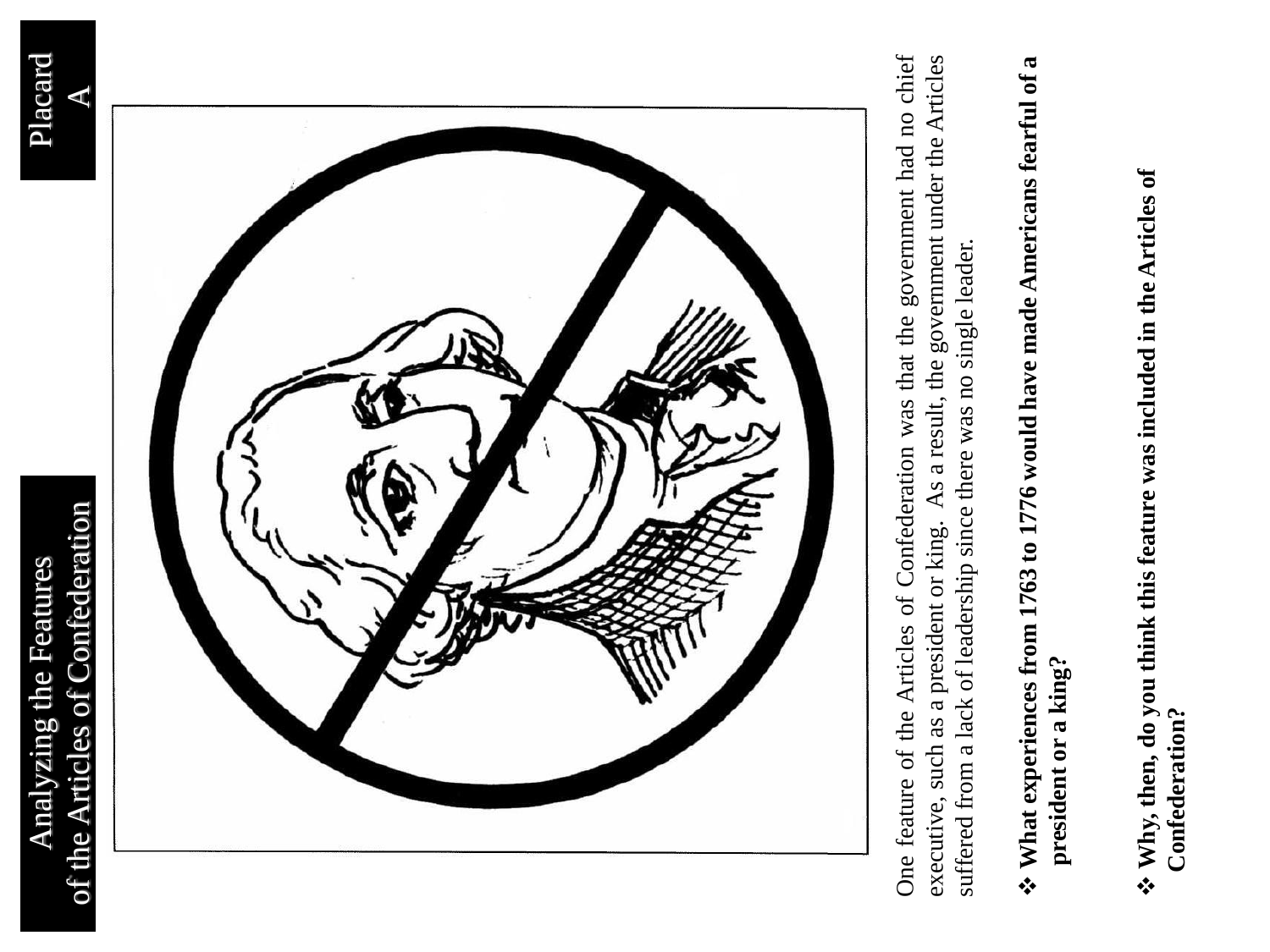



One feature of the Articles of Confederation was that new laws needed to be approved by nine of the thirteen states. This was included in the Articles because the delegates to the Continental Congress wanted to protect the rights of states and did not want the central (federal) government to become too powerful. With this feature, One feature of the Articles of Confederation was that new laws needed to be approved by nine of the thirteen states. This was included in the Articles because the delegates to the Continental Congress wanted to protect the rights of states and did new laws would have to be agreeable to nine of the states instead of a simple new laws would have to be agreeable to nine of the states instead of a simple not want the central (federal) government to become too powerful. With this feature, majority of seven. majority of seven.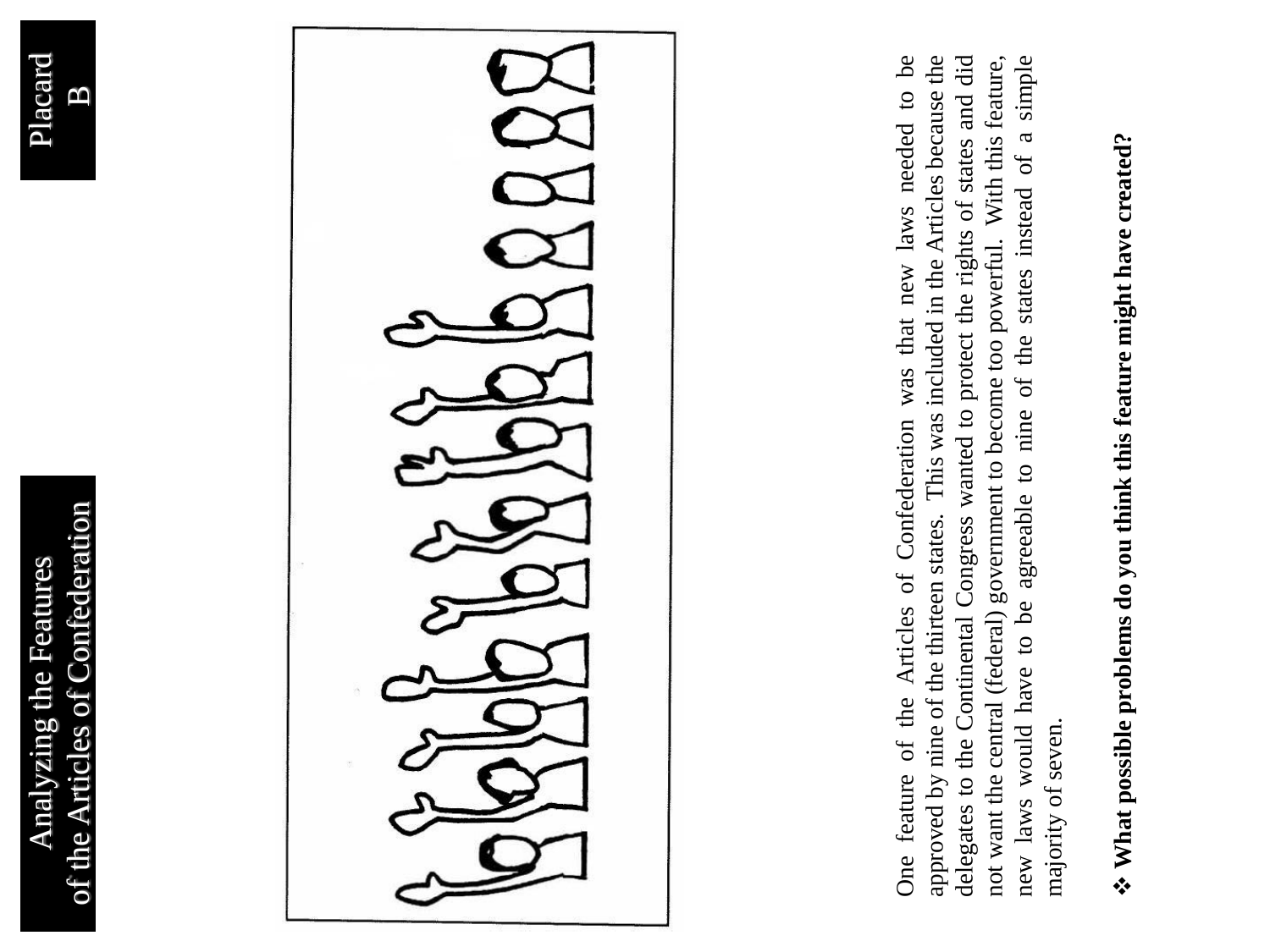



One feature of the Articles of Confederation was that Congress did not have the power to tax its citizens directly; instead, it could only request money from the This created financial problems because states often did not pay what was One feature of the Articles of Confederation was that Congress did not have the power to tax its citizens directly; instead, it could only request money from the states. This created financial problems because states often did not pay what was requested of them by the federal (central) government. requested of them by the federal (central) government.states.

### ❖ What experiences from 1763 to 1776 would have made Americans reluctant to **What experiences from 1763 to 1776 would have made Americans reluctant to** allow Congress to tax citizens directly? **allow Congress to tax citizens directly?**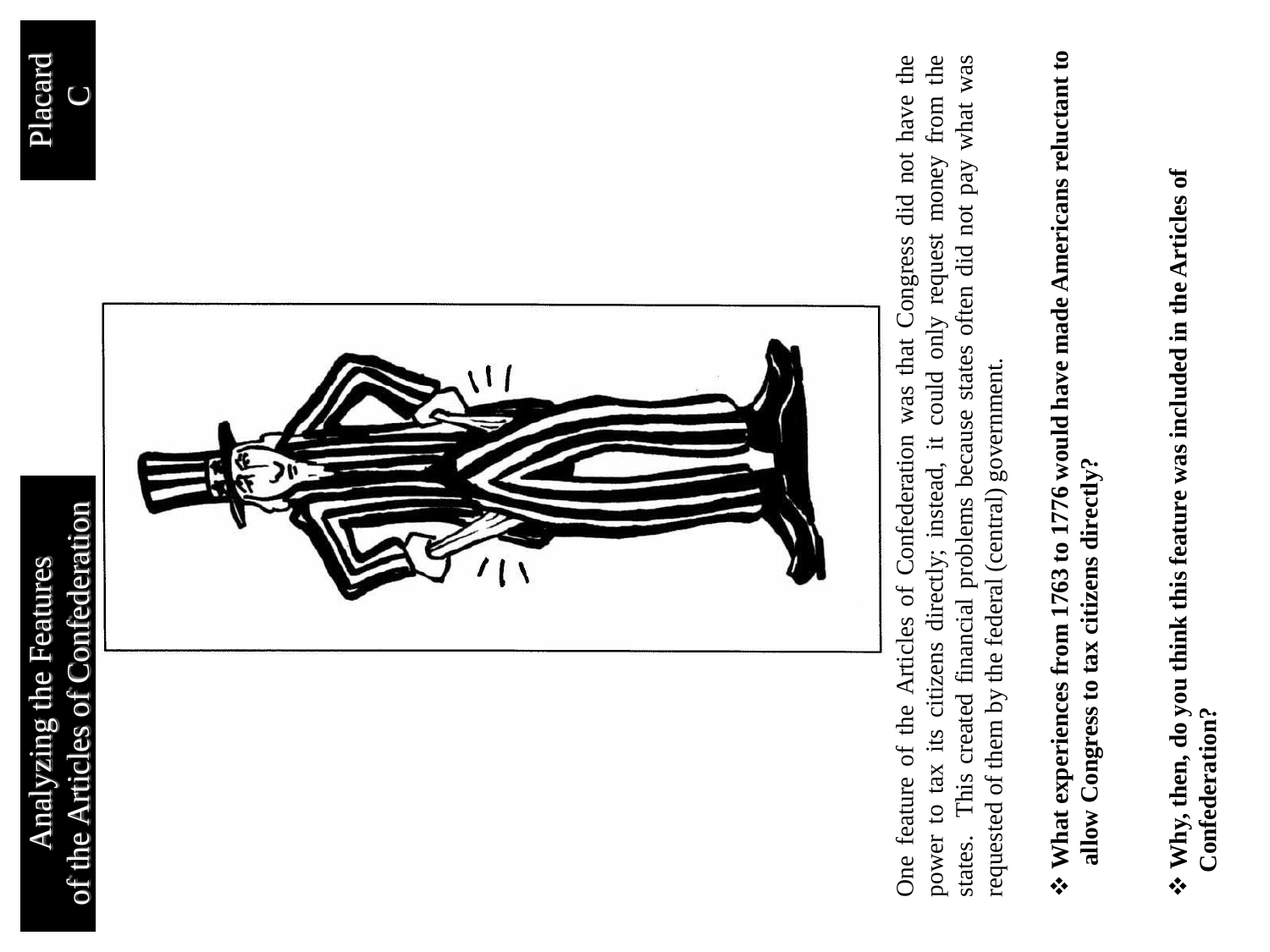



power to draft men into the Continental Army; instead, it could only request states to One feature of the Articles of Confederation was that Congress did not have the send men into military service. The delegates to the Continental Congress were fearful that a federal (central) government with a powerful army might take away the One feature of the Articles of Confederation was that Congress did not have the power to draft men into the Continental Army; instead, it could only request states to send men into military service. The delegates to the Continental Congress were fearful that a federal (central) government with a powerful army might take away the rights of citizens, as the British army had done to them. rights of citizens, as the British army had done to them.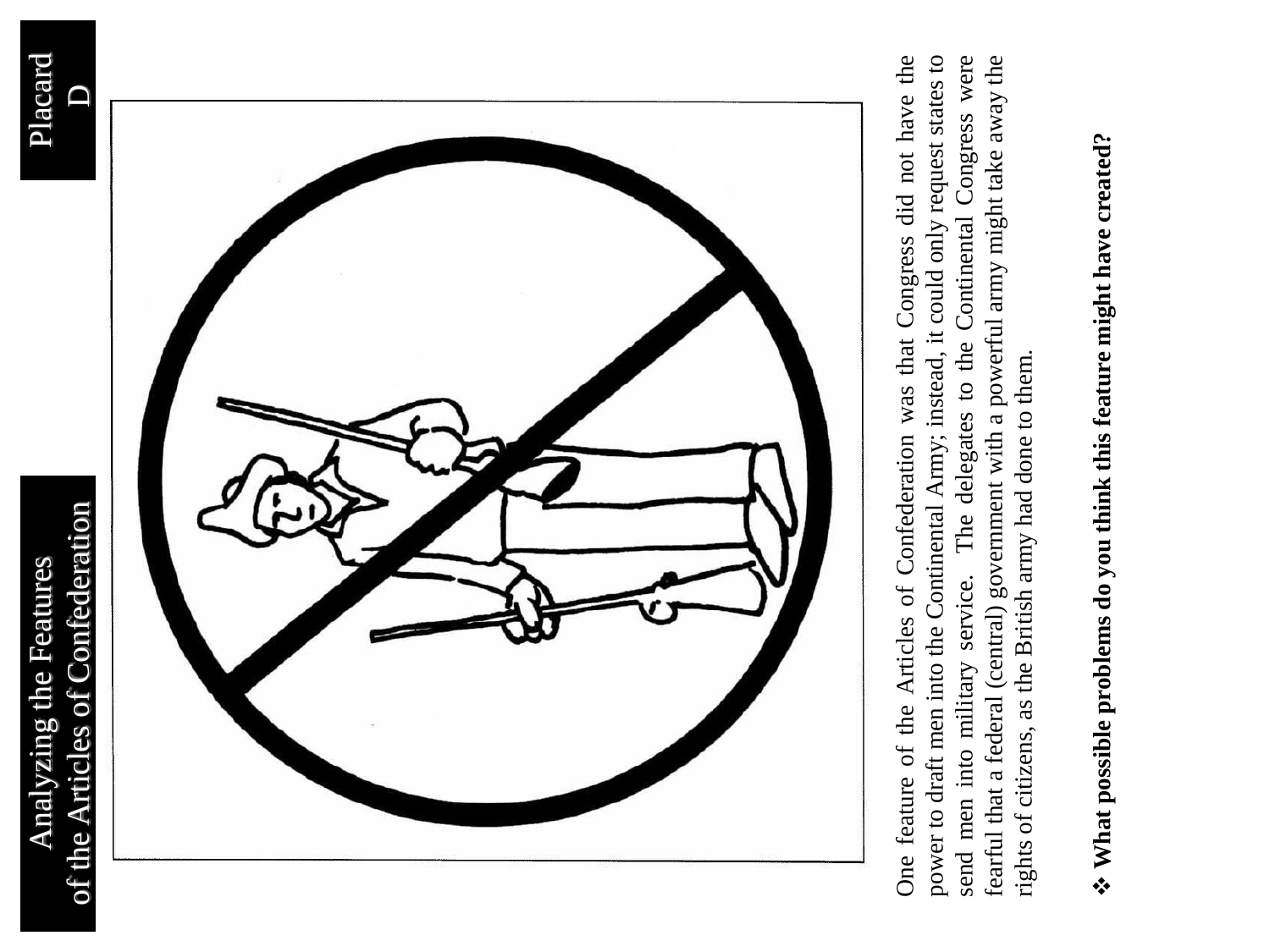



provided for no national court system because they believed that a national court One feature of the Articles of Confederation was that there was no national court system. Instead, each state had its own court system. Disputes between states had to be settled in one of the states' courts. The delegates to the Continental Congress One feature of the Articles of Confederation was that there was no national court system. Instead, each state had its own court system. Disputes between states had to be settled in one of the states' courts. The delegates to the Continental Congress provided for no national court system because they believed that a national court may be unfair to the rights of states. may be unfair to the rights of states.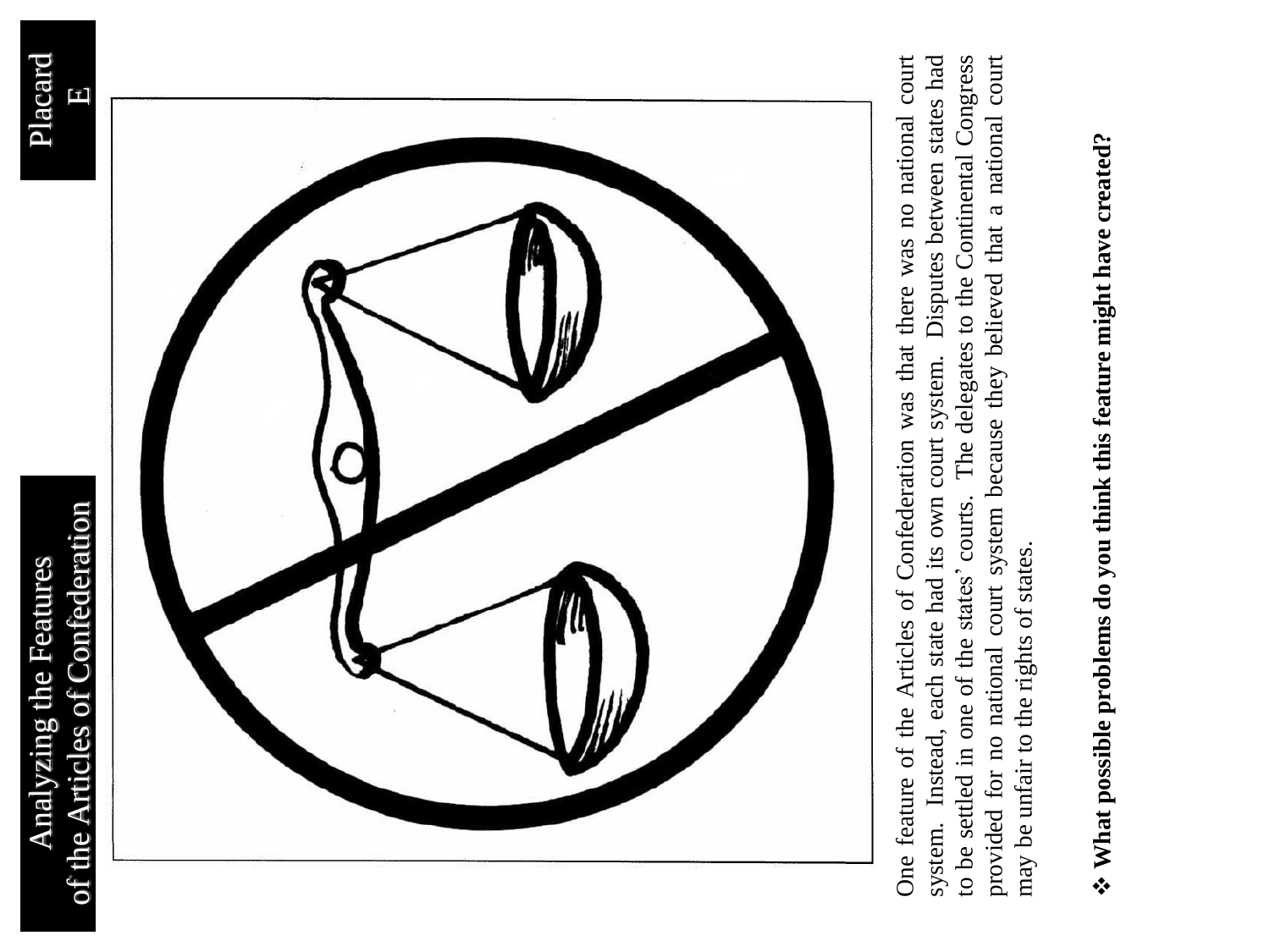





Articles nearly impossible - any single state could prevent a change that the rest of One feature of the Articles of Confederation was that any amendments, or changes, to the Articles required the approval of all 13 states. This made changes to the Articles nearly impossible – any single state could prevent a change that the rest of to the Articles required the approval of all 13 states. This made changes to the One feature of the Articles of Confederation was that any amendments, or changes, the nation wanted. the nation wanted.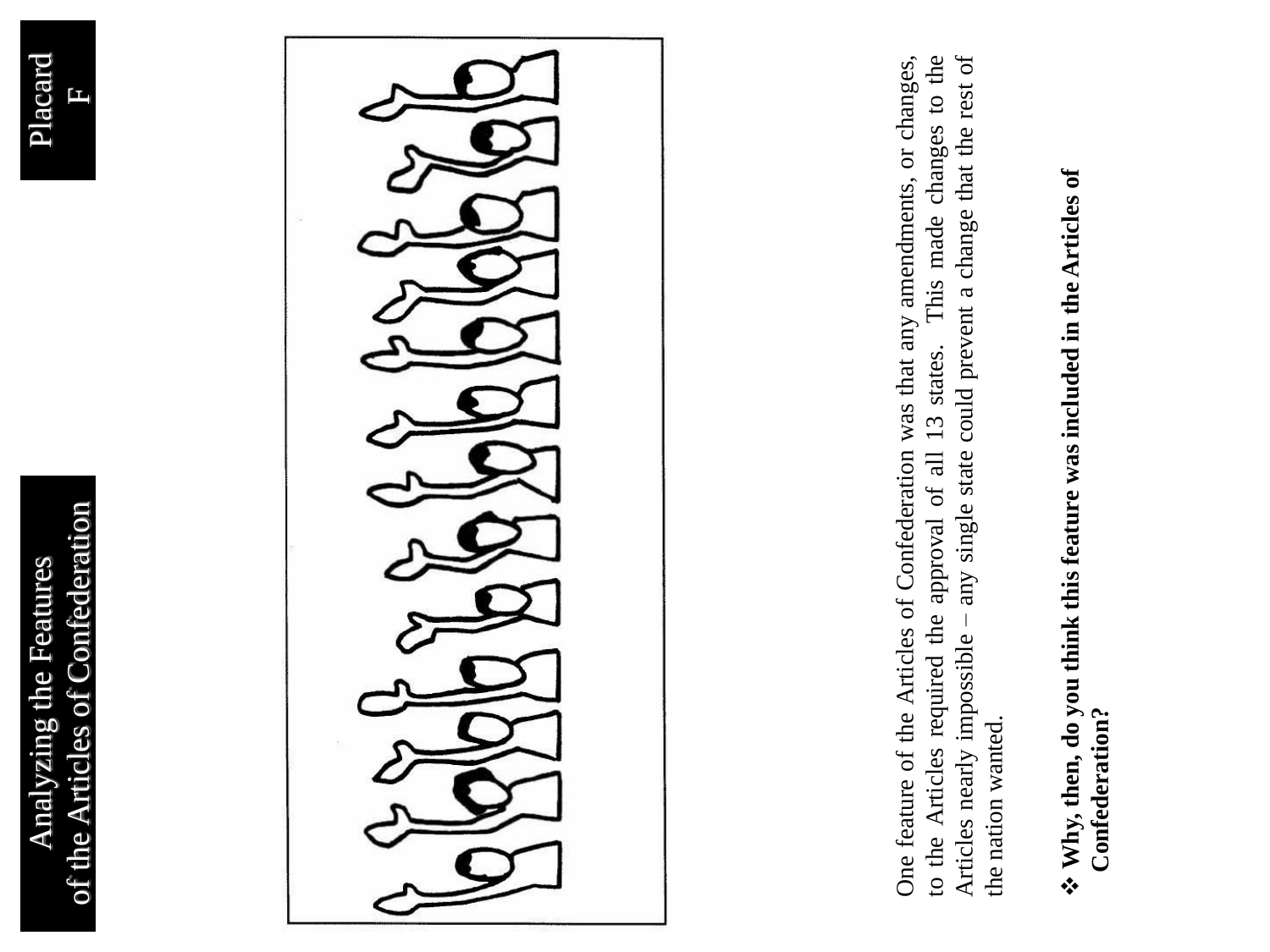



power to collect state debts (money owed) to the federal (central) government. The delegates to the Continental Congress wanted to ensure that the federal government One feature of the Articles of Confederation was that Congress did not have the One feature of the Articles of Confederation was that Congress did not have the power to collect state debts (money owed) to the federal (central) government. The delegates to the Continental Congress wanted to ensure that the federal government could not force states to pay for things that the states did not want. could not force states to pay for things that the states did not want.